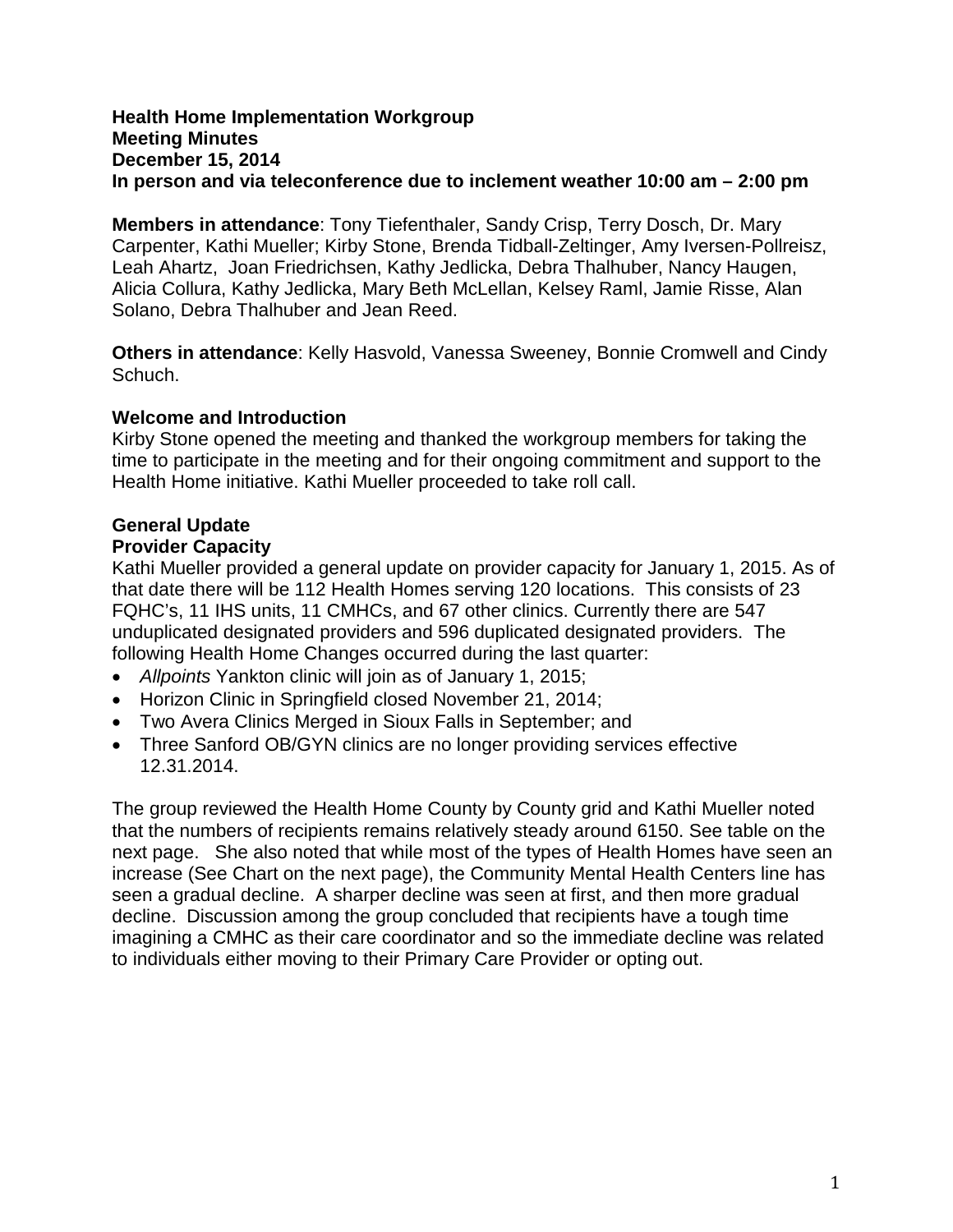As of the November 25, 2014 payment date, there were 6,150 Health Home recipients. The breakdown is as follows.

| <b>Type HH</b>          | Tier 1 | <b>Tier 2</b> | Tier 3 | <b>Tier 4</b> | <b>Total</b> |
|-------------------------|--------|---------------|--------|---------------|--------------|
| <b>CMHC</b>             |        | 281           | 408    | 103           | 799          |
| <b>IHS</b>              | 10     | 1,078         | 652    | 293           | 2,033        |
| Other<br><b>Clinics</b> | 74     | 1,914         | 922    | 408           | 3,318        |
| Total                   | 91     | 3,273         | 1,982  | 804           | 6,150        |

**Trends in Recipient Participation by Type are as follows**



Providers should continue to engage existing recipients that are not part of a Health Home through the Manual tiering process. Additional suggestions include reviewing who was opted out and trying to reengage them in the program.

DSS discussed the feasibility of removing opt outs for some recipients and indicated that they would need to review Health Home capacity, the number of opt outs and how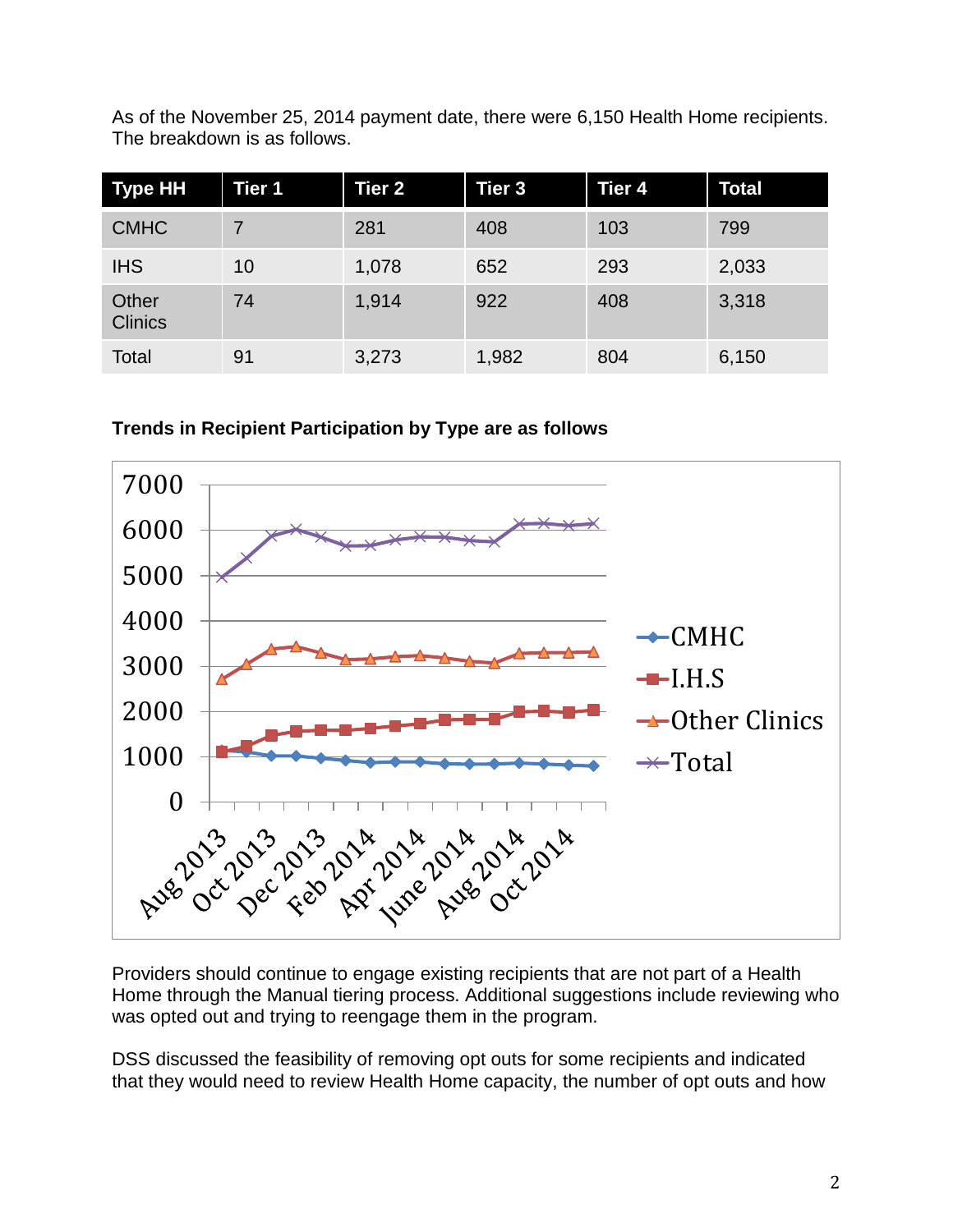they match up with our current capacity as well as the reason for opting out before a recommendation could be made to the workgroup.

## **Health Home Trainings**

Kathi Mueller indicated that one of the care coordinators advocated for an in person Care Coordinators meeting during the last training and ask the Workgroup their thoughts about having their care coordinators out of the clinic to attend these meetings. The Workgroup recommend regional in-person meetings as an option and that the meeting be schedule so no overnights would be needed. Kathi indicated DSS would explore this concept and come back to the Workgroup with a recommendation.

Kathi also mentioned that the Department of Health (DOH) training provided training on December 12, 2014 to Health Homes on the programs they had to offer such as the Quit Line, the Diabetes Program and the new Chronic Disease self-management program. Delta Dental also joined in this training to discuss the impact of dental health on the overall health of recipients.

## **Patient Engagement**

Kathi Mueller indicated that 79.95% of recipient enrolled in the program received a core service during the July through September 2014 quarter. This was a slight decrease from the previous quarter of 80.82%.

There were several success stories shared by several of the Workgroup Members. As part of hearing those stories, it was identified by the Workgroup that overcoming the social issues associated with the recipient, makes it easier to address the medical issues. Health Homes has pulled health care systems and types of care closer together to help recipient find success.

## **Outcome Measures**

Jean Reed and Kirby Stone reviewed the status of the three buckets presented at the previous meeting.

- 1. Changes that can be made now through clarification of existing documents. The below measures have been clarified with the exception of Chronic Pain.
	- o Chronic Pain Measure
	- o Active vs. Inactive
	- o Hypertension Measure
- 2. Changes that can be made and implemented by January 1, 2015. The standardized recipient experience survey was presented to the group and discussed.
- 3. It was clarified that changes to measure do not require a state plan amendment which makes the process of update outcome measures much easier and that the Quality Subgroup will begin to work on changes at a meeting yet to be determined in January.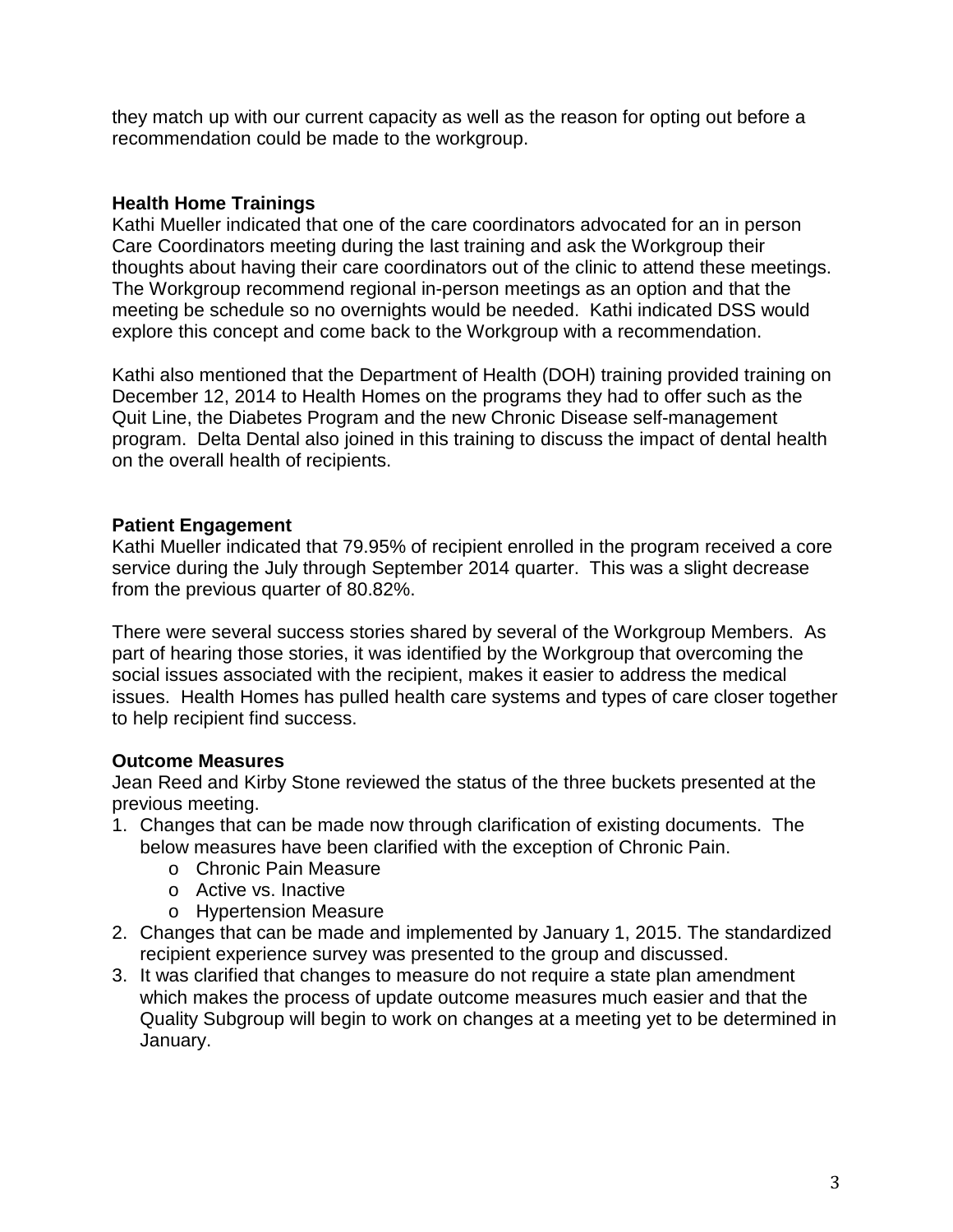## **Other Updates**

#### **Recipient Survey**

Kathi Mueller summarized the recipient survey. The survey was sent to the 4,230 Medicaid recipients who were in a Health Home 9, 10, or 11 months during the first year. The return rate for the survey was 22% but only a portion of the surveys were usable. After Kathi had shared the results, the Workgroup members indicated that for future surveys, Health Homes could assist in getting the word out to their members about the survey to encourage them to complete it. The Workgroup also had questions about the ability to stratify the survey by provider or provider group. Kathi indicated that this was not possible.

The Workgroup suggested that it might also be helpful to do training on the transportation assistance that can provide through NEMT.

#### **Cost Reports**

Brenda Tidball-Zeltinger updated the Workgroup on the status of the Cost reports. She began by indicating the results of the cost reports showed a wide variability with PMPM rates ranging from \$2 to \$9,000. She indicated that DSS recognizes the challenge in allocate a relatively small pool of costs for an organization and that for some it was hard to separate out the resources used to provide the 6 core services. As a result, DSS recommends the development of a Subgroup to trouble shoot the allocation issues, and develop strategies to refine the costs associated with Health Homes.

#### **Payment Recoupment**

Kathi Mueller indicated that DSS was moving forward with the recommendation to move to a retrospective payment effective January 1, 2015. The remaining quarter for 2014 will be recouped at the same time in January of 2015.

#### **Health Information Exchange**

Kevin Dewald from the Department of Health presented information about Health Link to the Workgroup. Kevin shared information about the Point of Care Exchange and the ability for members of the Health Link to access a Community Health Record on individuals that would allow them to see several data items needed to assist with transition of care and ER visit notification. He also discussed the current membership of the Health Link.

Kevin then presented a new use case called the Event Notification which would allow Health Homes to be notified via email when one of their Health Home recipients was admitted to the ER or hospital. This notification would assist in making sure the Health Home was notified promptly that the recipient had an event for which the Health Home should be aware.

Kevin indicated that the next steps were to determine if the Health Homes would be interested in moving forward to develop this process. DSS indicated they would send a survey to Health Home systems allow them to express interest. Kathi would compile